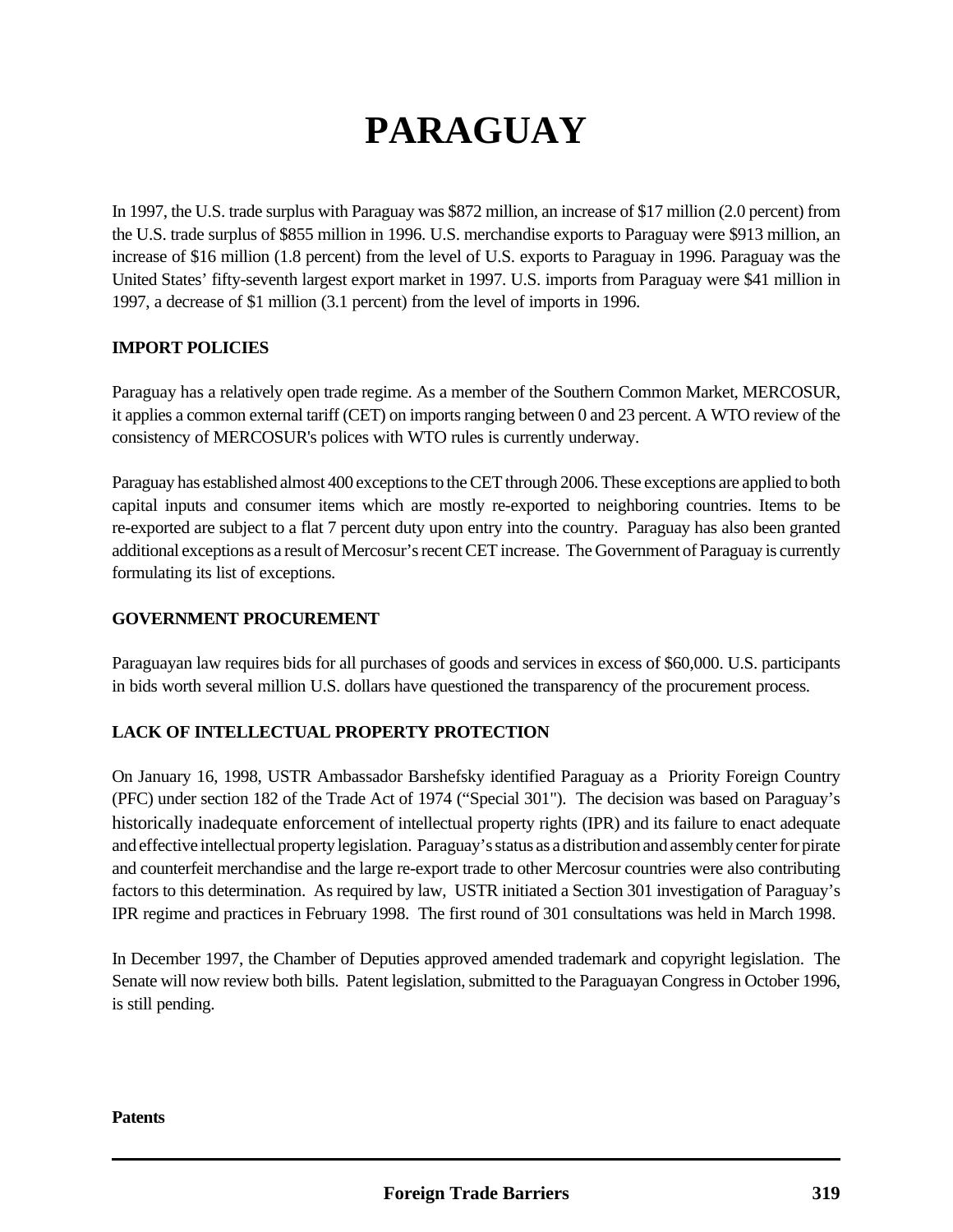# **Paraguay**

Paraguay does not provide adequate and effective patent protection, especially with regard to pharmaceutical and agricultural chemical products. A draft patent law under consideration by the Congress, while not without imperfections, could help to alleviate this problem. The Draft Law on Inventions is organized consistently with most modern laws and contains some good points. However, significant problems remain, including permission to parallel import and failure to comply with paragraph 2 of TRIPS Article 70. The bill faces significant local opposition, especially from the domestic pharmaceutical sector.

### **Trademarks**

Infringement of well-known trademarks presents a serious problem for many U.S. companies. Existing laws greatly limit the extent to which the Executive Branch can protect trademarks. The only alternative, judicial proceedings, is cumbersome, often taking 10-15 years to resolve a complaint. The proposed trademark law, approved by the Chamber of Deputies, would give the Executive Branch greater authority to combat infringement and seize counterfeit merchandise at the border and in-country.

# **Copyrights**

The Government of Paraguay has not provided adequate and effective enforcement of its laws to address widespread production and trade in pirated recordings, compact disks, computer software and video cassettes that continue to adversely affect U.S. industries. The principal issue is export of pirated merchandise to neighboring countries, though domestic production of illicit goods also exists in some areas. The copyright bill approved by the Chamber of Deputies, if passed by the Senate and signed by the Executive, would give the Paraguayan Government increased enforcement authority. However, effective enforcement against piracy will require a commitment by the Government of Paraguay to increase resources dedicated to this end and to strengthen its enforcement infrastructure.

According to a 1997 estimate by the International Intellectual Property Alliance, U.S. losses due to piracy within Paraguay are \$117 million a year. However, the regional impact is estimated by the affected industries to be \$300 million. Raids along the Argentine and Brazilian borders have uncovered and closed sizable factories for audio tapes and video games (both hardware and software), confirming the regional implications of piracy in Paraguay.

### **Other Intellectual Property Areas**

To date, the U.S. Government has no indication that the Government of Paraguay provides TRIPS-consistent protection for industrial designs, the layout-designs of integrated circuits, or undisclosed information (trade secrets and test data) as required by TRIPS. Paraguay joined the UPOV Convention in 1997, but implementing regulations have not been promulgated to date.

### **OTHER BARRIERS**